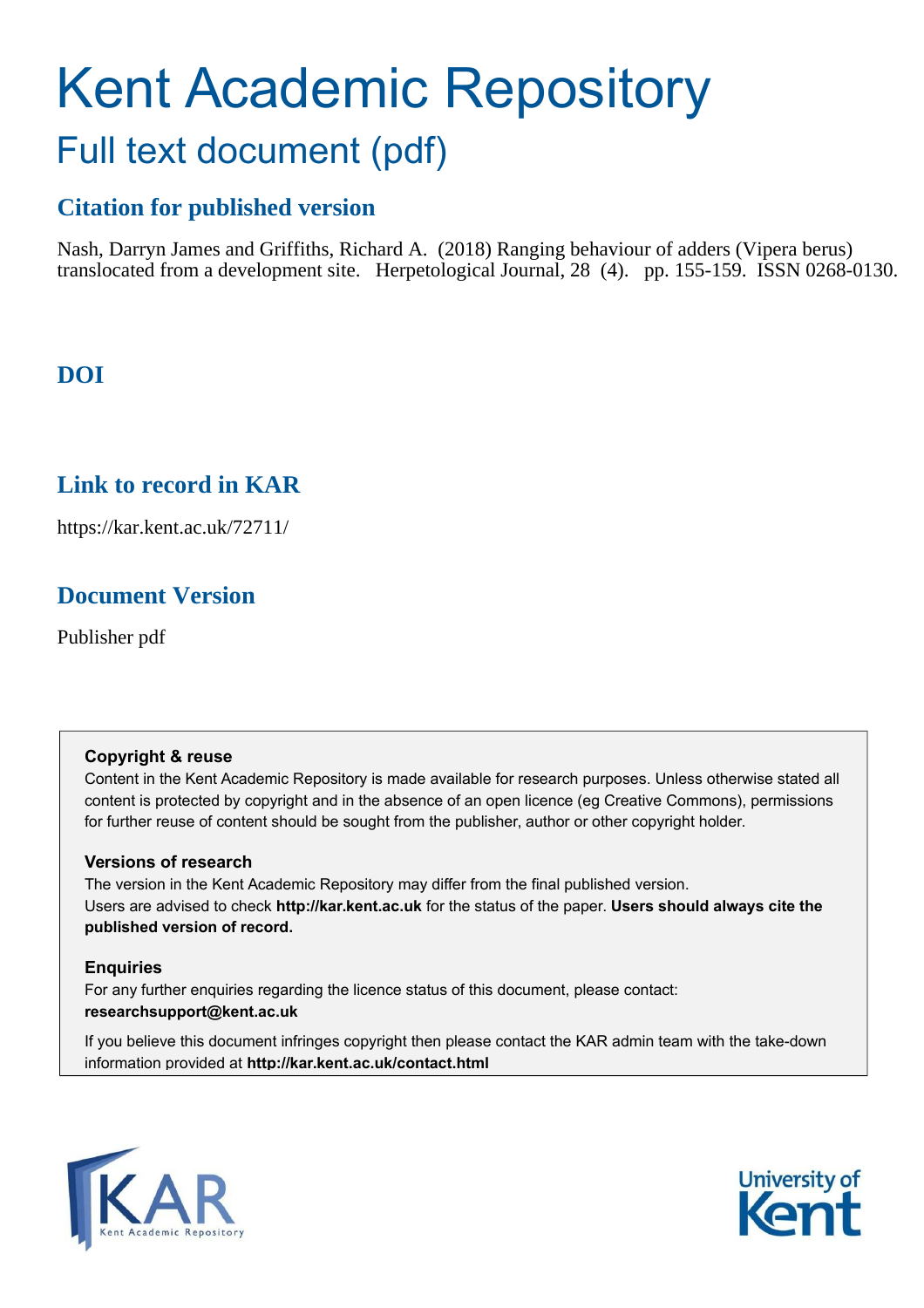# **Herpetological Journal**

**FULL PAPER** 



# Ranging behaviour of adders (Vipera berus) translocated from a development site

Darryn J. Nash & Richard A. Griffiths

Durrell Institute of Conservation and Ecology, School of Anthropology and Conservation, University of Kent, Canterbury, Kent, CT2 7NR, UK

Translocation of animals from sites scheduled for development is a widespread but controversial intervention to resolve human-wildlife conflicts. Indeed, reptiles are very frequently the subject of such translocations, but there is a paucity of information on the fate of such animals or how their behaviour compares to residents. In 2014, a population of adders (Vipera berus) was translocated from a development site in Essex, UK. A sample of snakes was fitted with external radio tags and tracked for a period of 10 days during the spring. This exercise was repeated during the summer using a combination of translocated and resident individuals. Translocated males exhibited significantly greater average daily movements than resident conspecifics. Furthermore, all translocated males undertook long-distance, unidirectional movements away from the release site. In contrast, all translocated females remained within 50 m of the point of release. One of the males returned to the donor site, crossing large areas of unsuitable habitat in doing so. Translocated males also maintained significantly larger total ranges than resident conspecifics. No differences in range sizes were observed between translocated and resident females. The dispersal of male snakes from the release site may increase the risk of mortality of translocated snakes and reduces the likelihood of establishing a new population. Interventions to encourage the establishment of new home ranges within the boundaries of release sites may include mechanisms to prevent dispersal immediately following release.

Key words: relocation, viper, radio-telemetry, reptile, human-wildlife conflict

#### **INTRODUCTION**

'he translocation of animals from sites scheduled for development is a widespread but controversial intervention to resolve human-wildlife conflicts. The purpose of such 'mitigation translocations' is: (1) to prevent threatened wildlife being harmed through development activities; and (2) to encourage the establishment of a self-sustaining and viable population at sites protected from future development (Griffith et al., 1989). Over recent decades, the number of 'mitigation translocations' appears to be increasing exponentially and outnumbers translocations specifically carried out for conservation purposes (Germano et al., 2015).

Reptiles are frequently the subject of mitigation translocations despite questions being raised about their suitability for the practice (Dodd & Seigel, 1991; Germano & Bishop, 2008). European reptile populations have declined markedly over the past two decades (Cox & Temple, 2009; Reading et al., 2010). In the UK, all three native species of snake are legally protected from harm under the Wildlife and Countryside Act 1981. However, with the exception of the smooth snake (Coronella austriaca), this protection does not extend to their respective habitats. So if adders (Vipera berus) or grass snakes (Natrix helvetica) are found to be present on a site

scheduled for development, developers simply need to relocate individuals to an alternative site. Unfortunately, legislation does not require that translocations are reported to national recording schemes nor does it include any provisions for post-translocation monitoring. As such, it is not known how many translocations are undertaken annually nor whether translocation is effective in conserving snake populations.

The ecology and behaviour of the adder and grass snake have been relatively well-documented. Both species exhibit clear and predictable annual movement patterns, implying that they are aware of both the spatial and temporal availability of local resources (Phelps, 2004). It follows that translocation - and thus the introduction of novel stimuli - is likely to disrupt these patterns. Currently, there are no rigorous studies of how adders or grass snakes respond to translocation. However, there are comparable studies from North America, Asia and Australia that allow some broad inferences to be drawn (Plummer & Mills, 2000; Nowak et al., 2002; Butler et al., 2005; Lee & Park, 2011; Barve et al., 2013). The removal of visual and chemical cues has been shown to have a disorientating effect on snakes (Hare & McNally, 1997; Plummer & Mills, 2000; Nowak et al., 2002). Individuals are forced to spend a greater proportion of their time exploring their environment, often at the expense of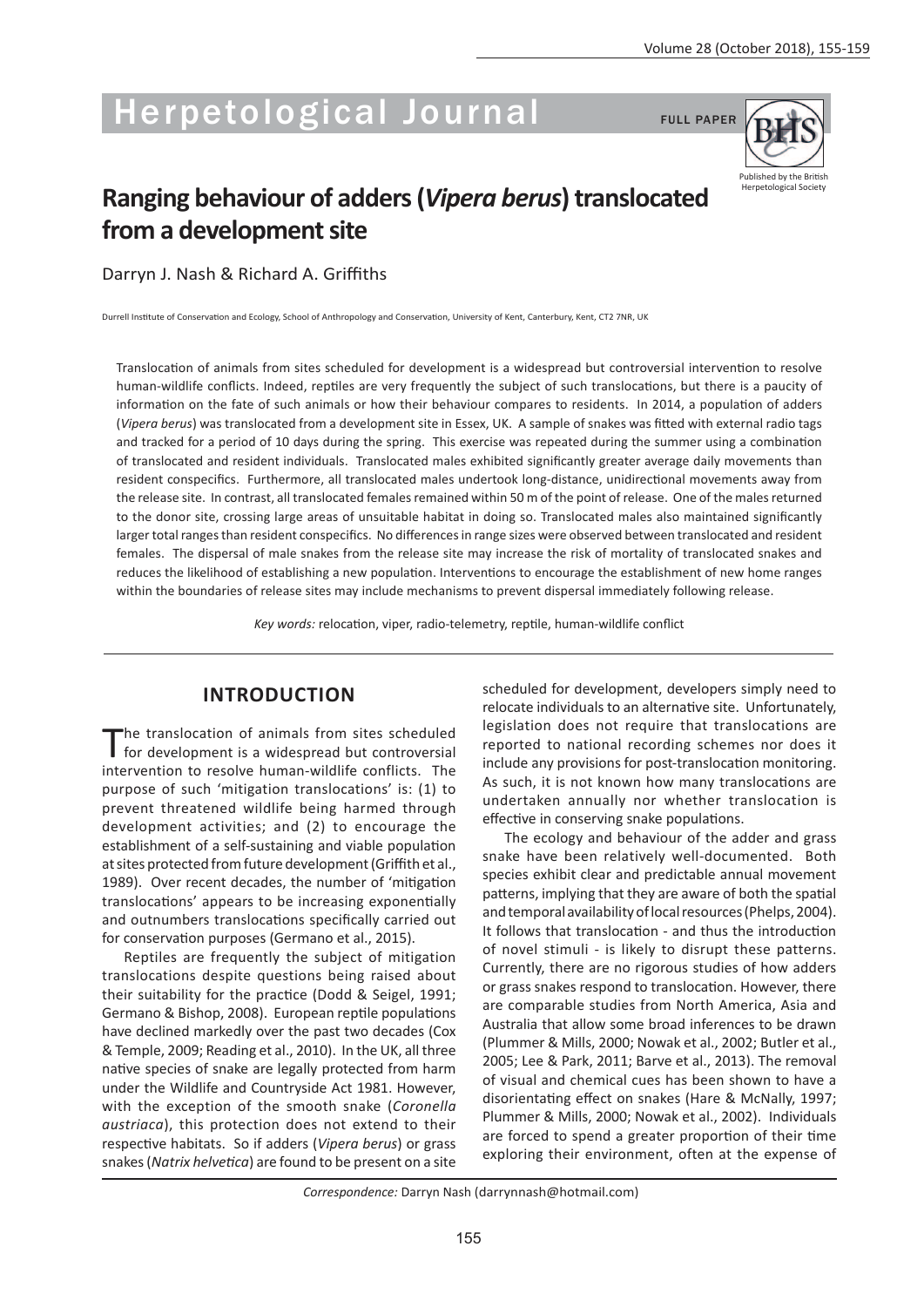foraging and breeding behaviours (Wolf et al., 1996). Furthermore, studies of translocated snakes showed that individuals typically travelled further and occupied larger home ranges than their resident conspecifics (Reinert & Rupert, 1999; Butler et al., 2005; Lee & Park, 2011; Barve et al., 2013). Such long distance movements are often ascribed to the influence of philopatry; indeed, longdistance movements are likely to be more prevalent in species that exhibit strong homing behaviours (Sullivan et al., 2015).

As the human population in the UK continues to grow, more land will be required to satisfy the demand for housing. This in turn will exacerbate the need for and frequency of translocations. It is therefore important to understand how snakes respond spatially to novel environments. As the adder appears to be undergoing a decline in the UK (Baker et al., 2004), it is particularly important to ensure that translocation is effectively reducing impacts and ultimately conserving the species in the short-term.

The aim of this study was to ascertain the effects of translocation on the spatial ecology of adders. Specifically, for the first time we sought to determine whether adders translocated from a development site moved further and occupied larger home ranges than resident conspecifics.

#### **MATERIALS AND METHODS**

#### **Study Site**

The study site was a disused golf course located in the county of Essex, south-east UK. Planning permission was granted for the redevelopment of a 15 ha portion of the 75 ha site (Fig. 1). The remainder of the site was either to be retained as a golf course (14 ha) or re-graded and landscaped to become a country park (46 ha). Although the principal function of the country park was to provide residents with accessible 'open space', it was also designated as a receptor site to accommodate displaced wildlife. Both the donor and receptor sites were situated on the disused golf course albeit at opposite ends and separated by a minimum distance of 500 m.

#### **Experimental Design**

A total of 45 adders were translocated from the footprint of the development. Of these, eight snakes (six males and two females) were fitted with an external radio transmitter (1.1 g PicoPip tags) in April 2014. The tag attachment method followed the protocol described by Gent and Spellerberg (1993). This approach has been successfully applied to the tracking of adders in Britain and is well-suited to short-duration studies (Ujvari & Koros, 2000). The processing and study of adders was undertaken in accordance with the University of Kent's Ethics Policy, itself compliant with guidance from the Association for the Study of Animal Behaviour (2006).

The eight snakes were tracked for a period of 10 days following release. The location of each snake was recorded on three occasions each day: morning  $(08:00 - 10:00$  hrs), afternoon  $(13:00 - 15:00$  hrs) and evening  $(18:00 - 19:00$  hrs). The frequency of sampling was balanced against the risk of causing disturbance;

Uivari and Koros (2000) recommend at least two hours between sampling viper species to allow the resumption of original behaviours. The location of the adders was recorded to 4 m using a handheld GPS device (Garmin<sup>™</sup>). A further 10-day tracking period was undertaken in late August 2014. This block of telemetry involved two translocated adders and four non-translocated adders that were residents at the receptor site.

#### **Data Analysis**

A maximum of 30 sampling occasions for each animal were recorded. However, several tags detached or malfunctioned resulting in fewer fixes for those individuals. Those adders with fewer than 15 sampling occasions were excluded from range analysis.

Movements were measured as a straight line between successive locations; in reality, these measurements would be underestimates as snakes rarely travel in a straight line (Whitaker & Shine, 2003). Snakes were scored as 'active' when the distance moved exceeded 4 m, the minimum resolution of the GPS device. Upon completion of each 10-day study, the average distance moved per day was calculated. A two-way ANOVA was used to test for differences in average movement by sex and status (translocated vs. resident).

With the exception of one male for which too few fixes were obtained for range analysis, the 100% Minimum Convex Polygon (MCP) and 95% Harmonic Mean were calculated for each snake using BIOTAS® v. 2.0 (Ecological Software Solutions, 2005). Following Butler et al. (2005), the MCP and 95% harmonic mean were calculated as a proxy for 'total' and 'home' ranges respectively. Individual ranges were compared for differences between sex and translocation status using a two-way ANOVA, and ranges were plotted using ArcGIS (v.10.3) (ESRI, 2014).

#### **RESULTS**

Fourteen adders, comprising ten translocated and four resident individuals, were tracked. Following a series of tag malfunctions, data were collected from 10 individuals including six and four translocated and resident adders respectively. Of these, adder AD4 was excluded from the range analyses due to too few data points.

Although the sample size was small, two-way ANOVA showed that males had higher mean daily movements than females ( $F_{16}$ =53.58; P<0.001) and that translocated adders on average moved further than residents  $(F_{16} = 79.92; P = 0.006)$ . A significant interaction was also detected ( $F_{16}$ =55.3; P=0.012) indicating that the male and females responded differently to translocation. Indeed, translocated males moved between 1.1 and 2.6 times further than resident conspecifics (Table 1).

Estimates of total (MCP) and home ranges were calculated for the translocated adders and their resident conspecifics (Table 2). A two-way ANOVA revealed highly significant differences in MCP size by sex ( $F_{1.5}$  = 59.97; P < 0.001) and translocation status ( $F_{1.5}$  = 32.41; P < 0.001). Males held total ranges that were significantly larger than females and translocated adders exhibited total ranges that were larger than their resident conspecifics (Figures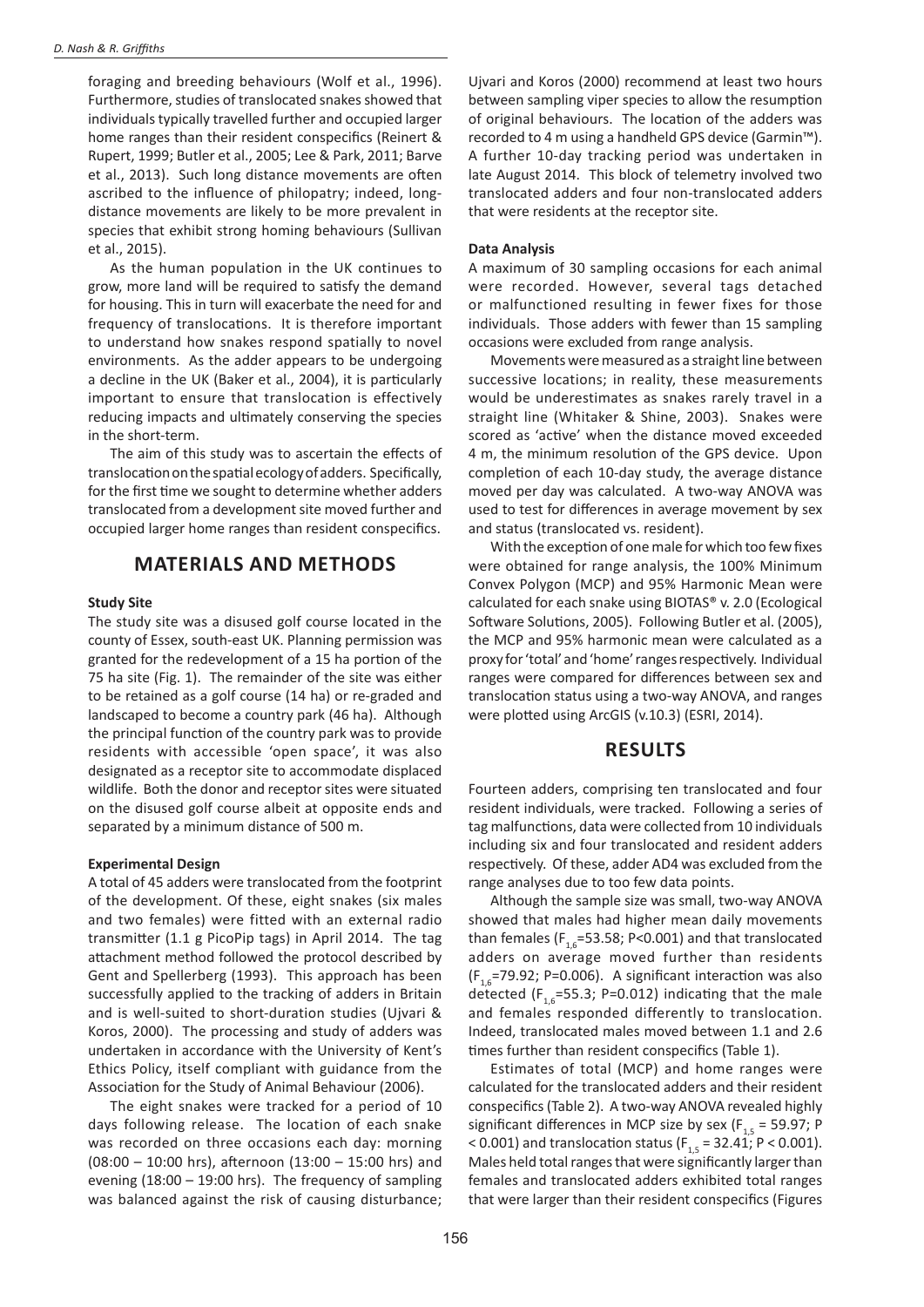Table 1. Mean daily movements of translocated and resident adders

| <b>Adder ID</b>            | <b>Survey period</b> | N  | Sex | Movement (m)*      |  |  |  |
|----------------------------|----------------------|----|-----|--------------------|--|--|--|
| <b>Translocated snakes</b> |                      |    |     |                    |  |  |  |
| AD1                        | April 2014           | 30 | M   | 21.07 (SD 11.6)    |  |  |  |
| AD <sub>2</sub>            | April 2014           | 18 | M   | 17.04 (SD 10.2)    |  |  |  |
| AD4                        | April 2014           | 6  | M   | 23.36 (SD 13.6)    |  |  |  |
| AD <sub>5</sub>            | April 2014           | 27 | F   | 4.41 (SD 1.4)      |  |  |  |
| AD <sub>8</sub>            | April 2014           | 27 | F   | 3.71 (SD 0.6)      |  |  |  |
| AD11                       | August 2014          | 12 | F   | 5.35 (SD 0.9)      |  |  |  |
| <b>Resident snakes</b>     |                      |    |     |                    |  |  |  |
| AD <sub>9</sub>            | August 2014          | 30 | F   | 3.83 (SD 0.5)      |  |  |  |
| AD10                       | August 2014          | 30 | F   | $2.01$ (SD $0.5$ ) |  |  |  |
| AD13                       | August 2014          | 27 | M   | 9.03 (SD 1.9)      |  |  |  |
| AD14                       | August 2014          | 27 | F   | 4.8 (SD 1.0)       |  |  |  |

Table 2. Range sizes in translocated and resident adders. Total Range = MCP, Minimum Convex Polygon; Home Range = 95% harmonic mean.

|                            |               |     | Range size (ha)    |            |  |  |  |
|----------------------------|---------------|-----|--------------------|------------|--|--|--|
| Adder ID                   | Survey period | Sex | <b>Total range</b> | Home range |  |  |  |
| <b>Translocated snakes</b> |               |     |                    |            |  |  |  |
| AD1                        | April 2014    | M   | 2.38               | 3.02       |  |  |  |
| AD <sub>2</sub>            | April 2014    | M   | 2.57               | 6.38       |  |  |  |
| AD <sub>5</sub>            | April 2014    | F   | 0.04               | 0.23       |  |  |  |
| AD <sub>8</sub>            | April 2014    | F   | 0.02               | 0.06       |  |  |  |
| AD11                       | August 2014   | F   | 0.01               | 0.03       |  |  |  |
| <b>Resident snakes</b>     |               |     |                    |            |  |  |  |
| AD <sub>9</sub>            | August 2014   | F   | 0.03               | 0.09       |  |  |  |
| AD10                       | August 2014   | F   | 0.006              | 0.05       |  |  |  |
| AD13                       | August 2014   | M   | 0.19               | 0.52       |  |  |  |
| AD14                       | August 2014   | F   | 0.05               | 0.55       |  |  |  |

provided as supplementary material). Furthermore, the interaction between translocation status and sex was highly significant ( $F_{1,5}$  = 41.38; P = 0.001) indicating that males and females respond differently to translocation, with translocated male adders increasing their total range more than translocated females.

The analyses also identified significant differences in home range sizes by sex  $(F_{1,5} = 9.85; P = 0.012)$  but not<br>by translocation status  $(F_{1,5} = 1.25; P = 0.29)$ . However, significant differences between males and females was detected ( $F_{16}$  = 5.87; P = 0.038). As previously, translocated males increased their home range sizes whilst translocated females did not.

#### **DISCUSSION**

Adders increased their movements post-translocation. but unlike other studies this response was exhibited solely by males. Although the sample sizes were small the movement patterns were compelling, and to our knowledge this is the first study to report that behavioural responses of snakes to translocation differ between the sexes. Translocated males undertook daily movements almost double those of the resident males and over three times those of the females (both translocated and resident). Indeed, all three telemetered males migrated away from the receptor site, crossing areas of unsuitable habitat in the process. As would be expected, the increased movements also resulted in larger range estimates.

There is a growing body of literature that criticises the use of mitigation-translocations (Dodd & Seigel, 1991; Reinhert & Rupert, 1999; Fischer & Lindenmayer, 2000; Butler et al., 2005; Germano & Bishop, 2008). The increased movements associated with translocated snakes can incur significant costs to the individual. Locomotion is energetically expensive, particularly so when it results in a behavioural shift from foraging to exploration. This combination of increased movements and reduced foraging is likely to have a deleterious effect on body condition (Reinert & Rupert, 1999) including diminutions in fecundity (Luiselli, 1992). Increased movements have also been associated with elevated risks of mortality (Andren, 1985; Madsen & Shine, 1993; Plummer & Mills, 2000; Butler et al., 2005). Highly mobile individuals are more likely to encounter predators or enter high-risk areas (Madsen & Shine, 1993; Shine & Fitzgerald, 1996). In a meta-review of published snake studies (which included the adder), Bonnet et al. (1999) reported that the highest levels of mortality coincided with dispersing neonates, males undertaking mate searching and females migrating to egg-deposition sites. Similarly, young adders experienced mortality rates of between 88% and 92% whilst undertaking dispersal (Prestt, 1971; Phelps, 2004). The results of this study provide further, albeit qualified, support to this criticism. The act of translocation appeared to disrupt typical courtship activities during April, a key period for breeding. Adders AD1 and AD2 undertook large, unidirectional movements back towards to the donor site where the former was observed courting a large female. It is not understood why the adders left the receptor site, which contained a high density of females (both translocated and resident), to return to the donor site. Male adders are able to detect females over considerable distances and would have been aware of the presence of females. Phelps (2004) described the formation of sub-groups within two adder populations across which there was no genetic exchange. If such a subdivision was present in the Essex adder population, it could explain why the males left the receptor site and perhaps resumed breeding activities with females in the donor site.

When developing mitigation strategies for adders, and in particular when designing receptor sites, it is important to account for this additional area requirement. However, given the absence of any published values for home ranges of adders in the UK, it is inconceivable that developers or their consultants are incorporating this important metric into mitigation strategies at present. Consideration should be given to whether short- or long-distance translocation would be the more appropriate technique. To answer this, further studies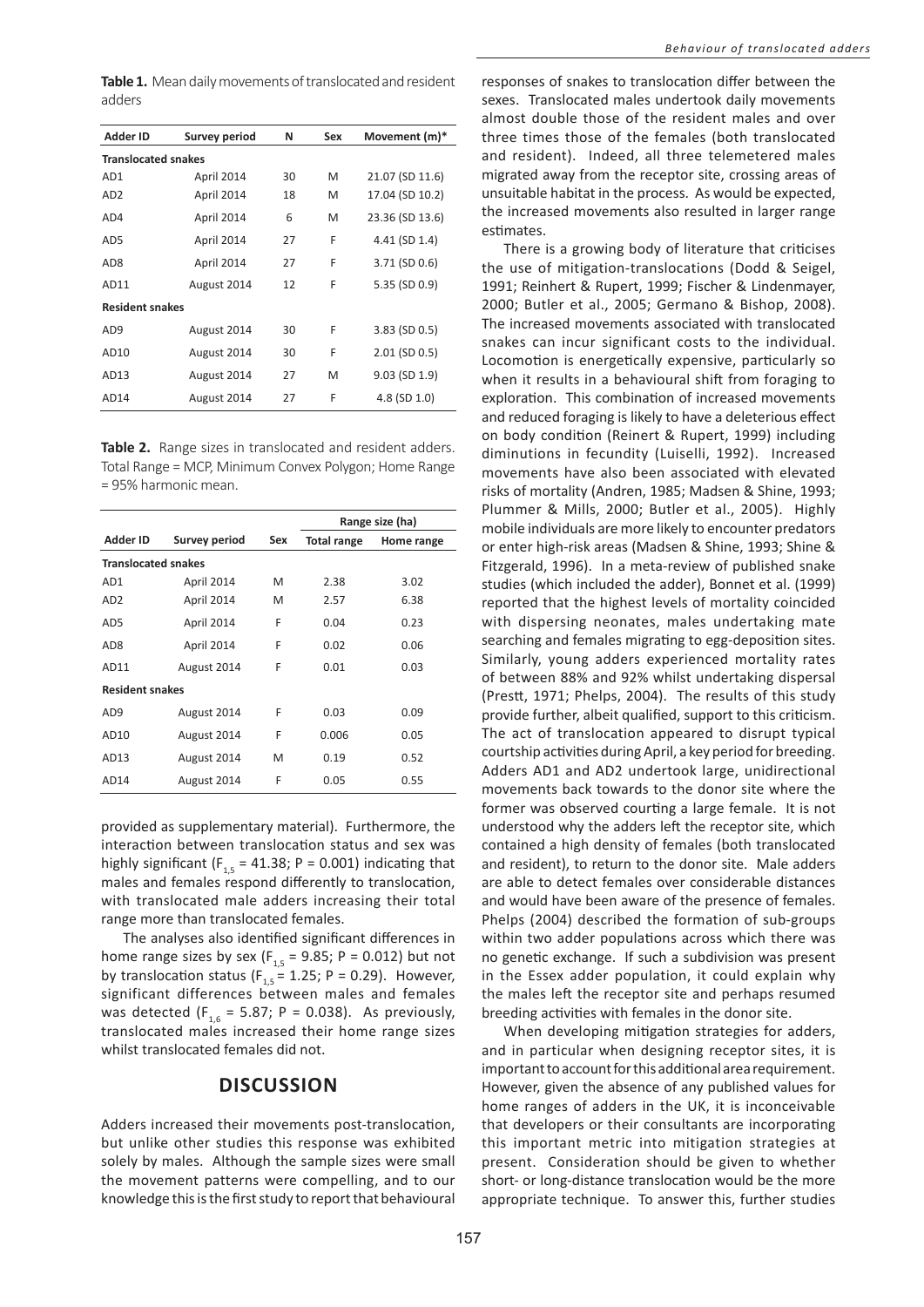

Figure 1. A map depicting the disused golf course and the proposed development plans. Following relocation from the donor, all male adders appeared to have left the receptor site. In contrast, female adders remained within 50 m of the point of release.

would be required to ascertain what constitutes 'typical' movements and home ranges for adders in the UK. Maintaining adders within their current range has clear benefits, such as the negation of extended movements and associated risks of mortality. Other factors, such as the transmission of disease and the mixing of locally adapted alleles, would also be mitigated. Conversely, the loss of part or all available habitat (including key features such as hibernacula and corridors) or the introduction of anthropogenic pressures (including domestic pet predation) could result in localised extirpation of retained populations. Any reductions in suitable habitat would correspondingly reduce the carrying capacity and thereby increase competition. Moreover, the introduction of high risks factors, such as a busy road, close to known adder population foci could adversely affect the population.

Homing behaviours could be managed through the construction of physical barriers such as strategically placed fences or, for more permanent developments, concrete walls (Kyek et al., 2007). Similar barriers could also be used to mitigate the propensity of translocated male adders to cross unsuitable and potentially unsafe habitat. However, the purchase and installation of fencing can be costly, extending to tens of thousands of pounds (Lewis, 2012). As a cheaper alternative to fencing, developers often intentionally degrade habitat making it unsuitable for reptiles. This 'buffer' is often considered to be sufficient for excluding reptiles from otherwise unfenced development sites. Whereas this approach may be effective for more sedentary species, such as viviparous lizards, the current study has demonstrated that its effectiveness cannot be guaranteed for adders.

Whether this translocation was a success or not depends on how success is defined. Forty-five adders were removed from the footprint of the development where the risk of harm was considerable. However, previous studies have indicated that the proportion of animals in a population that is detected and moved in a translocation is typically low (Platenberg & Griffiths, 1999; Germano et al., 2015). Consequently, any adders that remained undetected within the donor site along with those that returned post-translocation are likely to have been harmed through construction-related activities. In this context, for those individuals that were moved and did not return to the donor site, the translocation should be considered a success in the short-term at least. Although the current study did not include survival analyses, it is possible to infer increased risks of mortality post-translocation. A clear association exists between increased movements and mortality (Andren, 1985; Madsen & Shine, 1993; Plummer & Mills, 2000; Butler et al., 2005). Male adders, which exhibited both increased mean movements and ranges, would have experienced an increased risk of encountering predators or inhospitable habitat features. Indeed, two dead adders were recovered from adjacent to the release site (Fig. 1); both exhibited extensive musculoskeletal damage indicative of large mammals i.e. domestic cats, badger (Meles meles) or red fox (Vulpes vulpes). As both adders were decapitated, it was impossible to ascertain whether they were part of the translocated population. Longer-term comparisons of survival between natural and translocated populations obtained using capture-markrecapture analysis would provide further information on the effects of translocation on snakes.